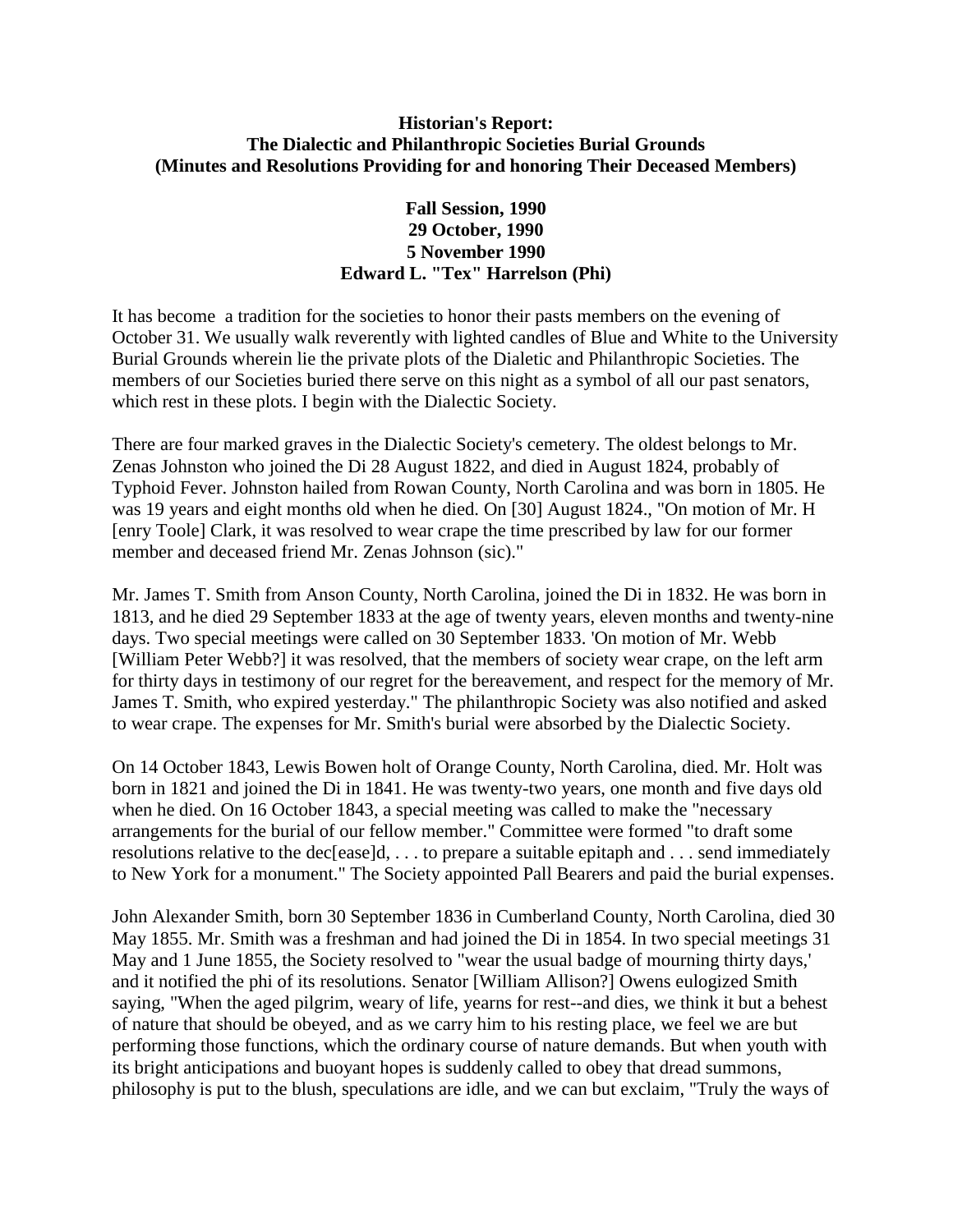Providence are mysterious and past finding out." In addition the society passed resolutions attesting to Smith's service to the Di and provided for his burial expenses.

So far as I know, these are all of the Di's buried in the Dialectic Society's private Cemetery. I will amend the typed minutes of the special meetings to this report, and hopefully report on the members of the Phi next week.

### **5 November 1990**

As those senators who participated in the traditional Halloween ceremonies at the Dialectic and Philanthropic Societies' Burial Grounds realize, there are several of our past embers interred in Chapel Hill. I reported last week on some of the history surrounding the Di's and this week I will briefly report on the six Phi's here buried.

The oldest grave is that of George Clarke of Bertie County, North Carolina. Mr. Clarke joined the newly formed Philanthropic Society in 1796, but he passed away at the age of nineteen on 28 September 1898. During his months at the University, Clarke served the Phi as one of its two Correctors, this was the eighteenth century version of the Critic. He was apparently a good Corrector, because he was repeatedly reelected to hold this office. The meeting before his death was 11 September 1798; this is the last meeting before 15 January 1799. I have yet to find the explanation for this interruption in the Philanthropic Society's meetings. Motions to honor George Clarke were made by George Long of Halifax County, North Carolina, in February and March of 1799.

On 10 September 1832, James N. Neal of Chatham County, North Carolina, died. He had joined the Phi in 1831, and had served on the Supervisor's Committee under Julian E. Sawyer, Supervisor. (The Supervisor was the Phi's equivalent of the Censor Morum, who observed senators' conduct and fined them when they breached Society decorum.) James Neal was also appointed to the Arrangements and Books committees on 10 August 1831.

John W. Burton from Halifax County, North Carolina, joined the Phi in 1844, and he died on 17 October 1845. On this night the Society suspended business "in consequence of Mr. Burton's illness," and also because so many members were absent, presumably tending the dying senator. The following morning was Saturday, and the President appointed a committee morning to make necessary arrangements for Mr. Burton's funeral and "to report suitable resolutions upon the melancholy occasion." (James Johnston Pettigrew, later the Confederate Brigadier General who led Pickett/Pettigrew's Charge at Gettysburg, was a member of this committee.)

In 1848, a young boy from Haynesville, Alabama, joined the Phi. This senator, David White Fisher, later passed away on 21 August 1850, shortly after he had returned to the Old North State. The Phi Society made the appropriate resolutions regarding the wearing of crape for thirty days and expressions of sympathy for the family of the deceased. They sent the resolutions to be published in "the Raleigh Register, Standard, Haynesville Chronicle, and Montgomery Advertiser."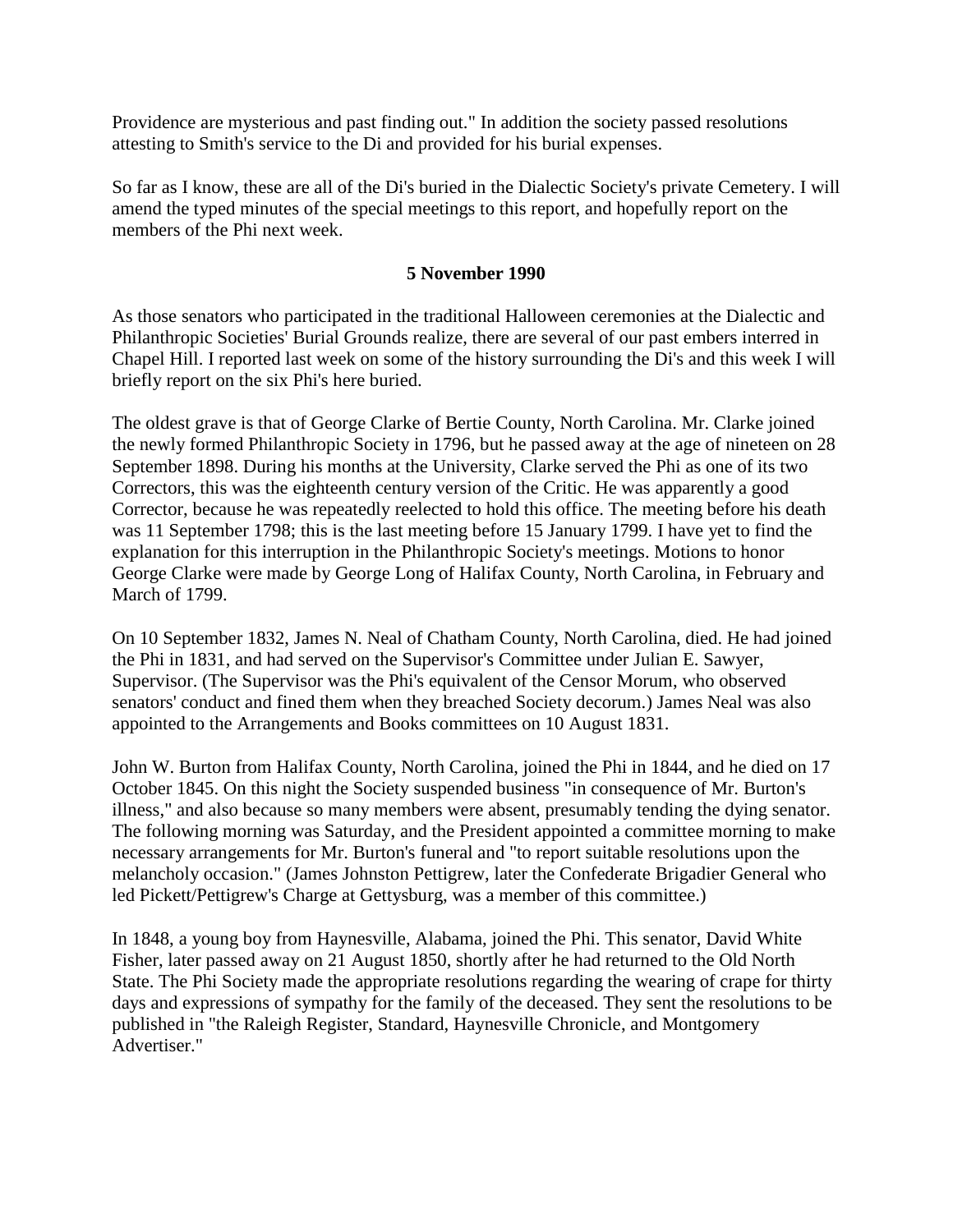On 12 November 1851, the Phi called a special meeting to provide for the burial of Mark Bennett of Edgecombe County, North Carolina. Mr. Bennett had joined in 1851, and died that same year on 11 November. The Society made the appropriate motions to honor the deceased senator, and then provided for his burial and obituary.

Joshua P. Perry of Marshall, Texas, entered the Society in 1855. Mr. Perry died on 17 April 1856, and on 18 April, a committee consisting of Joseph Buckner Killebrew, William Pinckney McLean, and Hiram Powell Harrell was formed to make arrangements for the burial and obituary. It is somewhat ironic that Joshua Perry served on a similar committee exactly two months before "to draft a resolutions expressive of the sentiments of Society concerning the death of their fellow member, David Hilliard." (David Hilliard was not buried in Chapel hill but taken to his father's residence which was probably in Nash County, North Carolina.)

There is only one other marked grave in the Philanthropic Society's private Burial Ground. It belongs to Dr. Greenhough, who was a surgeon in the Confederate States Navy. I have been unable to find anything else out about him other than what is on his stone. I do not think he was a student or a Phi.

### **APPENDIX**

# **Minutes of Meetings Concerning Burial Arrangements of Deceased Di Members**

These are minutes from meetings devoted to honoring deceased members. I have included the names of the President and the Secretary, but I have deleted the other officers' names. I have used the 1890, Catalogue of the Members of the Dialectic Society, edited by William James Battle, for the spellings of names. Where there are two possibilities for the correct first name, I have included both

ELH (Phi)

# *In re. Zenas Johnson:*

Dialectic Hall August 25<sup>th</sup> 1824

Society convened . . .

[This was a regular meeting, except for one motion concerning the deceased.] On motion of Mr. H[enry T.] Clark it was resolved to wear crape the time prescribed by law for our former member, and deceased friend Mr. Zenas Johnson . . .

James Martin President Franklin E. Polk, Sect.

Dialectic Hall September 1<sup>st</sup> 1824 Society Convened . . .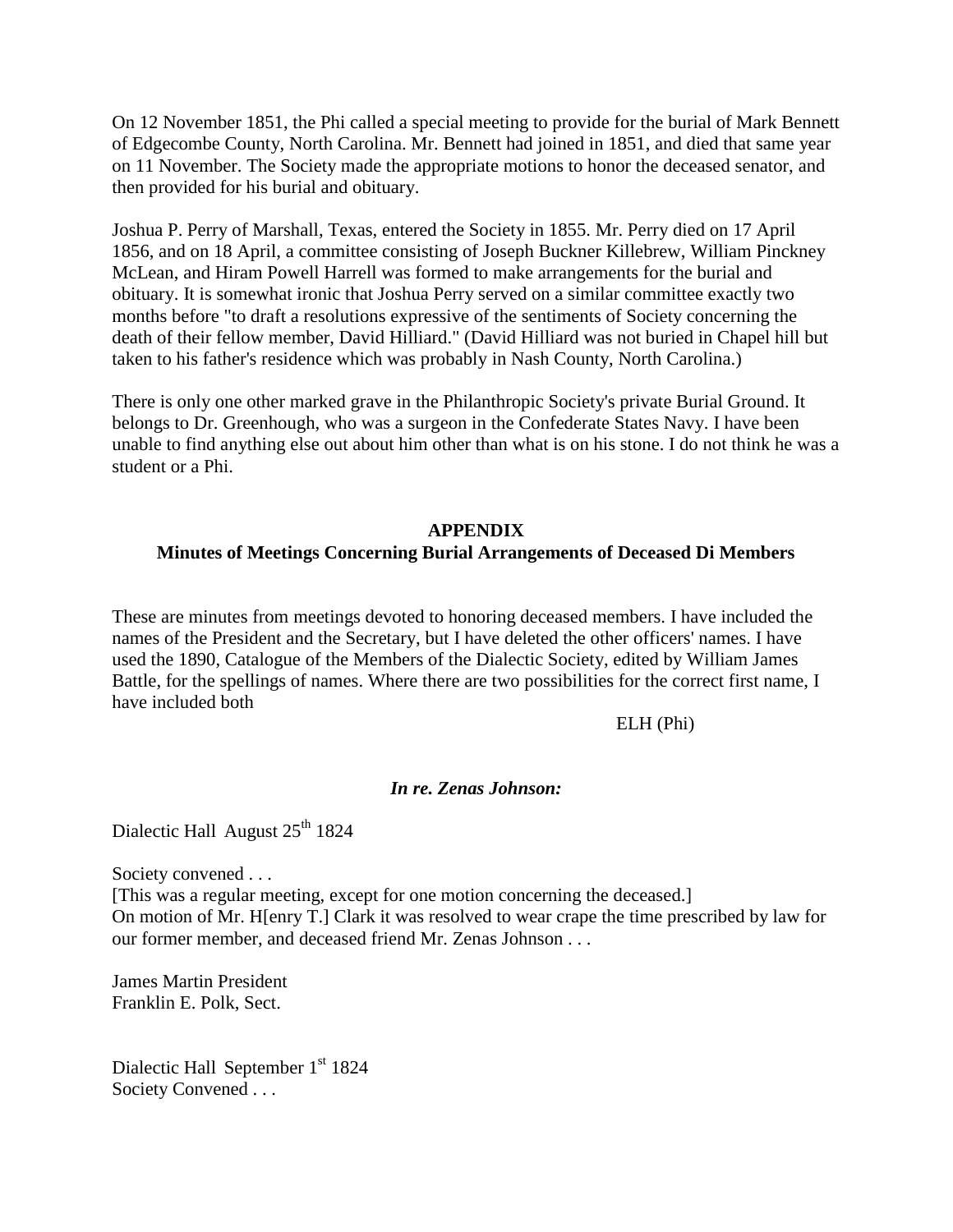[Also a regular meeting with a motion regarding the deceased.]

Resolved that a committee of two be appointed to examine into the expediency of erecting a Tombstone to the memory of Mr. Zenas Johnson deceased; and that said committee report as to the time when--& the price of the same; and also that the said tombstone. Messrs. [Walter] Alves and [Silas Milton] Andrews were elected for the purpose of attending to the said resolution. . . .Society adjourned

James Martin Pres. Franklin E. Polk Sec.

### *In re. James T. Smith:*

Call Meeting Septr.  $30<sup>th</sup> 1833$ 

The President being absent the Vice President took the chair & called the house, when on motion of Mr. [William Peter] Webb it was resolved, that the members of Society wear crape, on the left arm, for thirty days in testimony of our regret for the bereavement, and respect for the memory of Mr. James T. Smith, who expired yesterday. On the motion of Mr. [William D.] Bethell the members of the Philanthropic Society were requested to wear crape in memory of the deceased. Mr. [Henry F.] Bond, a committee of three were elected to wait on Mr. Smith, the father of the deceased, & request that the body of his son might be buried here. Messrs [Henry F.] Bond, [Benjamin W.] Covington, & [Henry Watkins] Miller were elected. Mr. [Alexander W.] Hogan, that said committees prepare an obituary motion of the deceased for publication. On motion of Mr. [William Alexander] Rose Society adjourned.

Augustus J. Foster V.P. James E, Hamlett Sec.

Call meeting Sept.  $30<sup>th</sup> 1833$ 

The Vice President took the chair and called the house to order. Mr. [Benjamin W.] Covington rose & stated the object of the meeting, and moved that the committee of arrangements appointed at the preceding meeting be directed to inform Mr. Smith the father of Mr. J[ames] T. Smith dec[ease]d that society will pay all expenses incurred by burial of his son.

On Motion Society adjourned.

A[ugustus] J. Foster V. Pres. J[ames] E. Hamlett Sec.

### *In re. Lewis B[owen] Holt:*

A Called meeting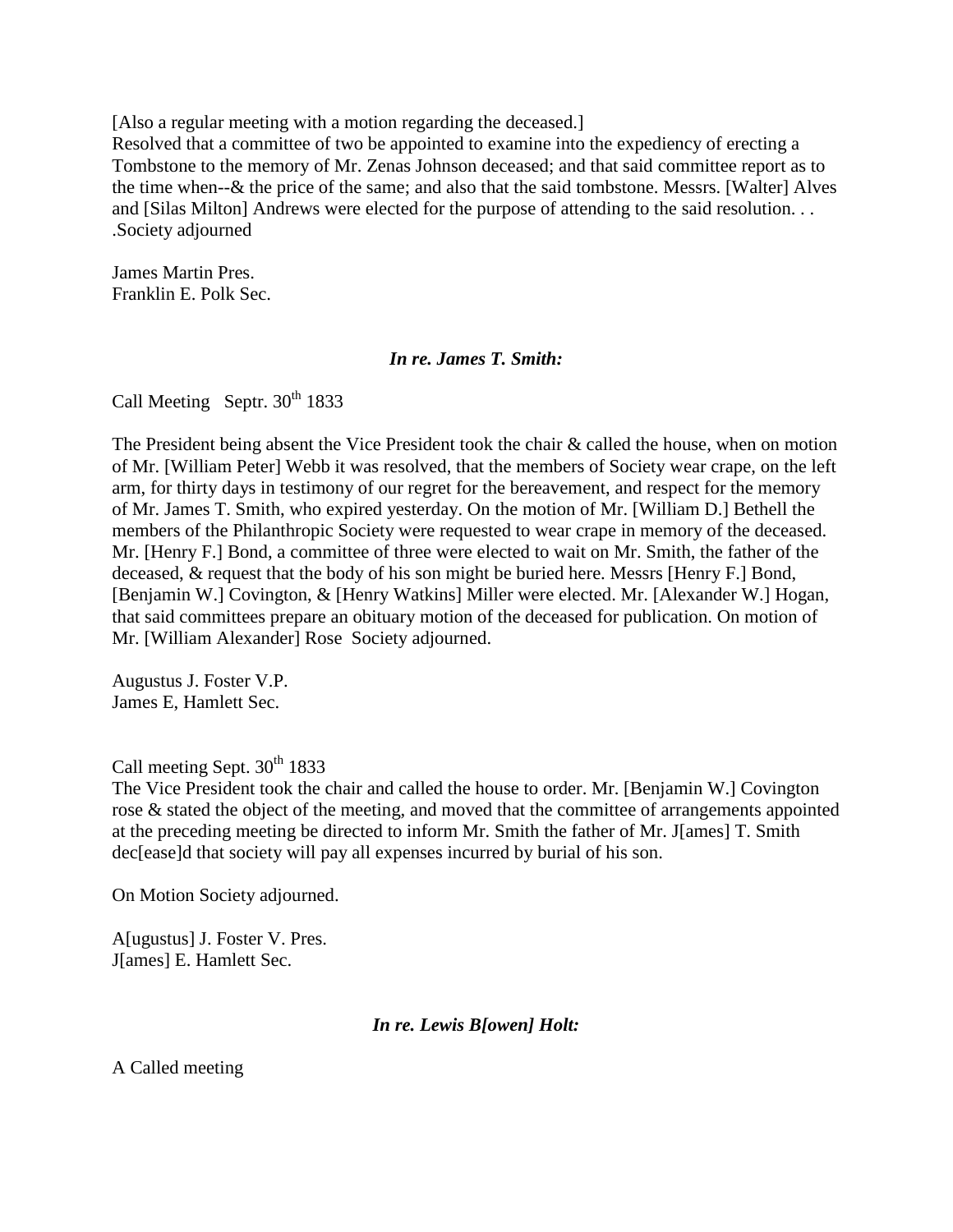Oct.  $16^{th}$  1843

The President took his seat and stated the object of the meeting, which was to the necessary arrangements for the burial of our fellow member Lewis B[owen] Holt, who died on the night of the  $14^{\text{th}}$ .

The President then read the order of procession. Mr. John W. Long moved that the President appoint six Pall Bearers from the senior class. The following gentlemen were appointed: John W[esley] Long, W[illiam Franklin[] Barbee, R[obert] H. Cowan, Samuel F[ield] Phillips, John Ballanfant and James A[lexander] Wimbish. Mr. Long moved that a committee of three be appointed to draft some Resolutions relating to the dec[ease]d. Messers. John B[eck] Borden, Jesse [Potts] Smith and William Hill were appointed. Mr. [Samuel Field] Phillips moved that a committee of of [sic] three be appointed to prepare a suitable epitaph & that we send immediately to New York for a monument. Carried. Messrs. W[alter L[eak] Steele, Peter K[ing] Rounsaville and John Cowan were appointed.

Mr. Rounsaville moved that the burial expenses be aid by the society. R[obert] H. Cowan moved that we adjourn; Carried

E[dmund D[eBerry] Covington Prest John Ballanfant Sec Pro Tem

#### *In re John Alexander Smith:*

Dialectic Hall May 31<sup>st</sup> 1855

### Called Meeting

The President took the chair and called the house to order. The secretary read the proceedings of the previous meeting. Mr. [James Hooper] Colton then offered the following resolution; resolved "that in view of the decease of our fellow member, John A[lexander] Smith the members of this society wear the usual badge of mourning thirty days." Mr. [James Hooper] Colton then moved that a committee be appointed to select a spot for the grave, and to draft resolutions concerning his death by next meeting of Society. Carried. Messrs. [William hunt] Hall, [William Allison] Owens, and [James Turner] Morehead were appointed. Mr. Hall moved that a copy of these resolutions be sent to the Philanthropic Society and that be requested to join us in our testimony of respect to the dead. There being no further business the Society adjourned.

James Park President J[ohn] W[ashington] Graham Sec Pro Tem

Dialectic Society June  $1<sup>st</sup> 1855$ 

Called meeting. The Society convened: The president taking the chair called the house to order. Mr. [William Allison] Owens then offered the following Resolutions concerning the death of John Alexander Smith.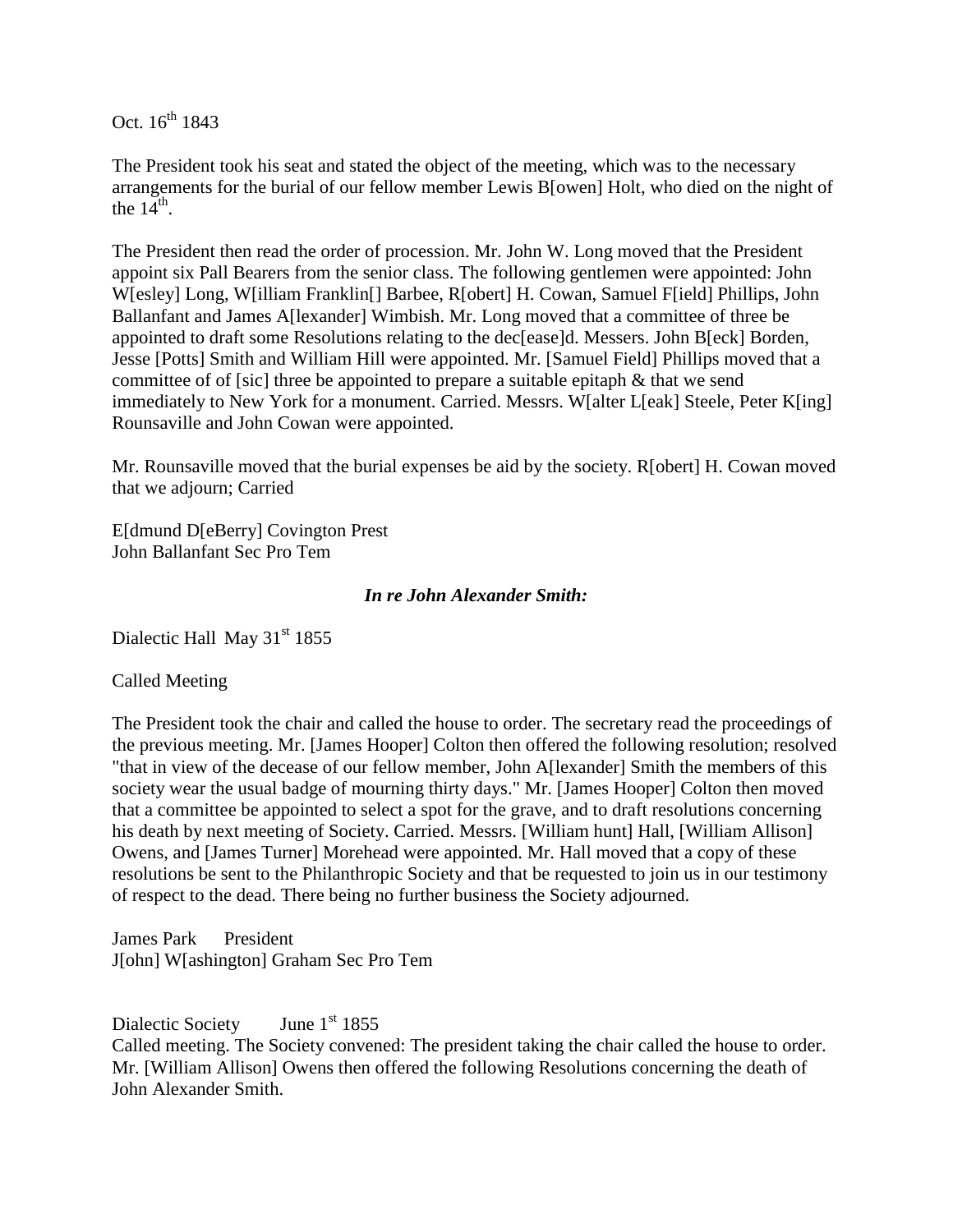When the aged pilgrim, weary with life, yearns for rest and dies, we think it but a behest of nature that should be obeyed, and as we carry him to his resting place, we feel we are but performing those functions, which the ordinary course of nature demands. But when youth with its bright anticipations, and buoyant hopes, is suddenly called to obey that dread summons, philosophy is put to the blush, speculations are idle, and we can but exclaim, "Truly the ways of Providence are mysterious and past finding out."

Death has again intruded himself into our midst and folded in his icy embrace one of our Brothers. Wherefore be it resolved--

That we, the members of the Dialectic Society, do recognize, in the removal of John Alexander Smith, from our body, the hand of Providence.

#### Resolved 2d

That without wishing to intrude into the privacy of the family circle, still we would in common with them mingle our grief for the deceased, who while he was connected with the Dialectic Society, proved himself a consistent member of it, and so far as it was possible, acted up to its laws and requirements and apart from that, in a social capacity, he endeared himself to his many friends (sic) by his kindness, urbanity and correct deportment.

#### Resolved 3d

That while we weep for the dead, we rejoice in the manifestations he gave in his last hours, of his hope of immortality and of that light which should guide him through "the dark valley of the shadow of death" and that he so completely conquered by calmness and Christian resignation that dreadful hour, which to so many is so replete with terror. "O Death where is they sting, Oh Grave where is thy victory."?

# Resolved 4<sup>th</sup>

That the usual badge of mourning be worn by the members of the Dialectic Society, and that a similar request with a copy of these resolutions be sent over to the Philanthropic Hall: also that a copy of these resolutions be sent to the family of the deceased, and to the University Magazine, Fayetteville and Wilmington papers with the request to publish them. On motion of Mr. [James Hooper] Colton they were accepted. Mr. [William Allison] Owens then moved that a committee be appointed to attend to the erection of a suitable monument over his grave. Carried. Messrs. [James Hooper] Colton, [Abram Haywood] Merritt, and [William Allison] Owens were appointed. After which Society adjourned

James Park President John W[ashington] Graham Sec Pro Tem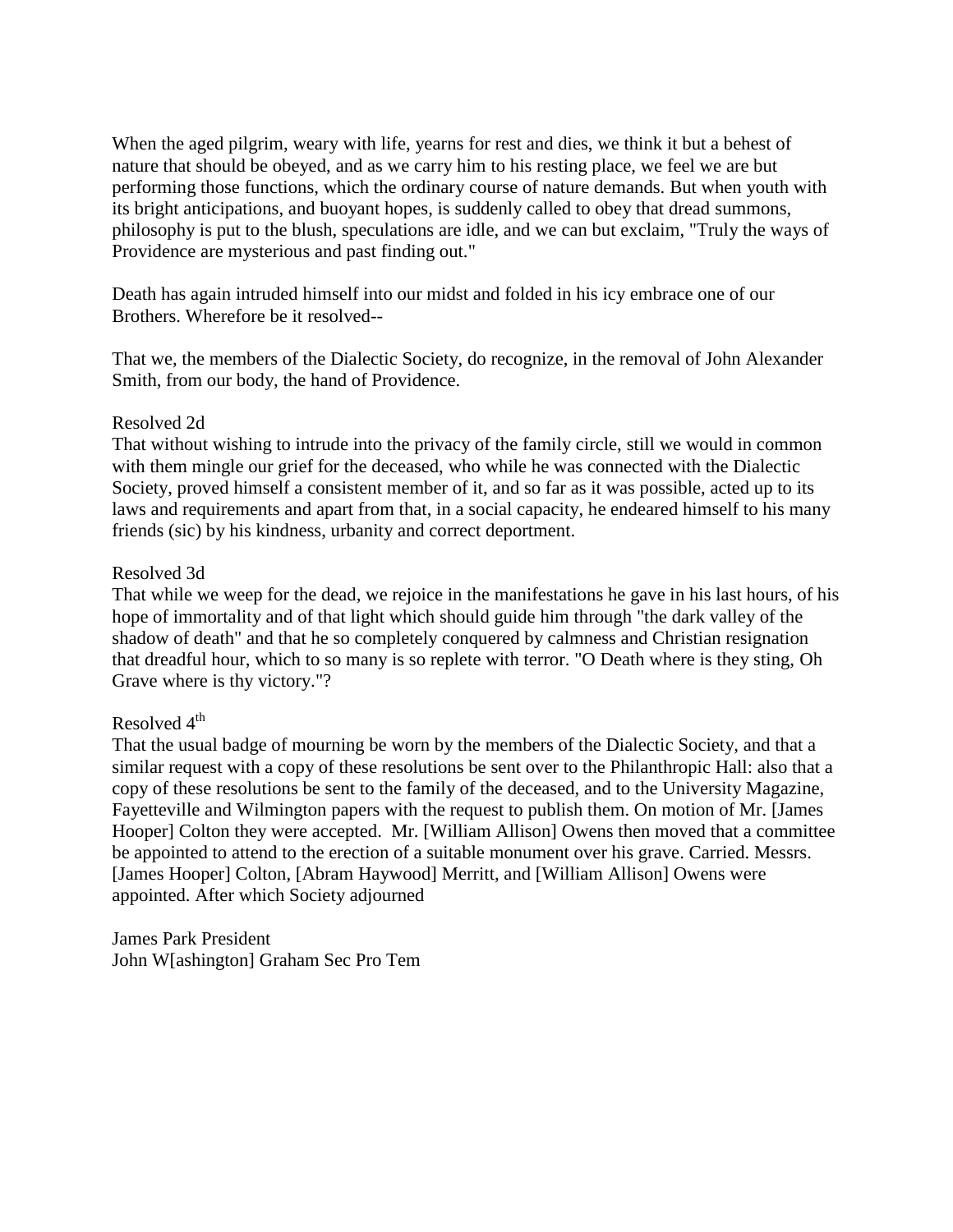#### **APPENDIX**

# **Minutes of Meetings Concerning Burial Arrangements of Deceased Phi Members**

These are minutes from meetings devoted to honoring deceased members. Most of the deceased are buried in the University Burial Grounds. (David Hilliard's remains were conveyed to his father's residence for burial.) I have included the names of presiding officers and the Scriba or Secretary; I have deleted the lists of other officers as they do not pertain to the proceedings. I have tried to correctly identify members from their last names and have adopted the spellings of Stephen B. Weeks, ed., Register of Members of the Philanthropic Society, 1887. Where there are two possibilities for the correct name, I have included both.

ELH (Phi)

### *In re. George Clarke:*

[The minutes on George Clarke are portions of minutes from 1799 which deal specifically with burial procedures. Most were initiated by George Long, one of the founding members of the Phi (and Concord Society). He was from Halifax County whole George Clarke was from Bertie County. I do not know if the two were close friends, but both served several terms as Correctors.]

[February 12, 1799]

Mr. George Long moved that Society should claim it as a privilege of their body to pay the following duties of respect and esteem to the remains of such of their fellow members as shall be deposited at this place: 1<sup>st</sup> Their remains shall be enclosed and the name or names of the person or persons shall be inscribed upon some lasting wood together with dates, and this to be done as a committee appointed for that purpose shall direct.  $2<sup>nd</sup>$  Each member of Society shall after the life of a fellow member, wear some badge of distinction as the above mentioned committee shall ordain. [The motion was laid over until the next week. George Washington Long was Corrector.]

[February 19, 1799]

The motion of Mr. George Long laid over last meeting was read and sanctioned. Messrs. William [Hardy] Murfree, George Long, William Cherry, George Marr and Fleming Sanders were appointed a committee on the same.

[This committee next reported on March 5, 1799]

1<sup>st</sup> The Grave to be enclosed and the form as followeth. The railings to be erected in the form of a parallelogram nine feet in length and four feet in breadth. The railings of the usual length and breadth to be plained [sic] and painted black except three inches at the upper ends to be white. The pieces to be placed at each end of the Grave shall be also plained [sic] and painted black. They shall be a foot in breadth, three inches on thickness and of such a length that the one at the head of the Grave shall appear two and a half feet above the surface of the earth, and at the foot, only two. The wood of the pieces shall be of the heart of oak or yellow poplar. The name of the person departed shall be painted in white letters on the piece at the head of the Grave as well as the date of his decease and the name of the Philanthropic Society.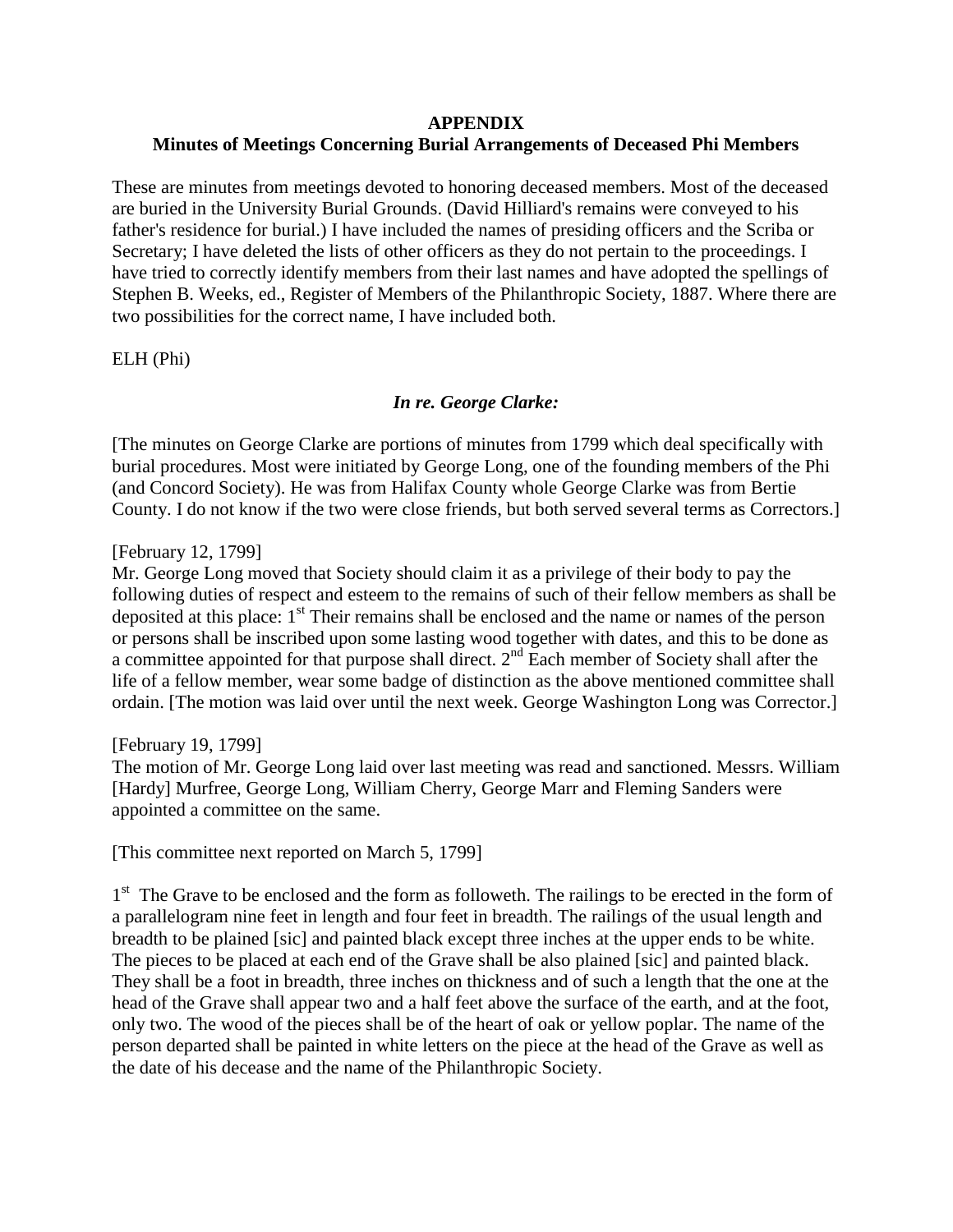$2<sup>nd</sup>$  The Grave shall be covered with turf.

3<sup>rd</sup> Each member of the Philanthropic Society shall after the loss of a fellow member, wear for three months on his left arm above the elbow one yard of black ribbon [sic] 3/4 of an inch wide, the ribbon [sic] to be purchased by Society but charged to each members account. [end report]

[March 12, 1799] [Society reconvened after supper]

Mr. George Long motions that Mr. George Clark should be comprehended under the law respecting the duties of respect to except that of the Societies wearing black ribbon on the arm, on the account of the time that has elapsed. The votes were taken and the motion sanctioned.

### *In re. John W. Taylor:*

[The following are the minutes concerning the death of John W. Taylor, who is not buried in the Society's cemetery.]

# Philanthropic Hall

# Saturday 13<sup>th</sup>, Nov.r 1830

Society met with the attendance of all the members, when the following motion was introduced and passed. I move that the members of the Philanthropic Society wear crape on their arms thirty days, as a testimonial of their respect for their late fellow member Mr. John W. Taylor, and that the treasurer be directed to procure a sufficient quantity. Calvin Jones, author. There being no other business before the house, Society adjourned.

Sam[uel] S. Biddle, Scriba

[During the next meeting 14 or 17 November, 1830, the Society resolved to erect a monument to the memory of John W. Taylor, but at present I do not know where it is. One possibility is that the Society placed the stone n Taylor's hometown of Hillsboro.]

### *In re. James N. Neal*

Philanthropic Hall September  $10^{th}$  1832

Society convened with the attendance of all the members except Messrs. [Samuel R.] Blake, [Cadwallader, Jr.; or Thomas F.] Jones, J[ames N.] Lea and [Julian E.] Sawyer. On account of the absence of the President and Secretary, the Supervisor took the chair and proceeded to the election of officers pro tempore, when Mr. [Solomon] Lea was chosen President, and Mr. [Thomas p. Burgwin] Burgwyn [sic?] Secretary, the following motions were then read and passed, viz, "I move that the members of the P. Society wear crape on their left arms for the space of 30 days in testimony of their respect for their fellow member James [N.] Neal," Burgwyn, Aut. "I move that a committee of three be appointed to request Mr. Neal's permission to allow the remains of his son our late fellow member to be interred in this place, and that the manangement [sic] of the burial be in the hands of the aforesaid committee," Burgwyn, aut.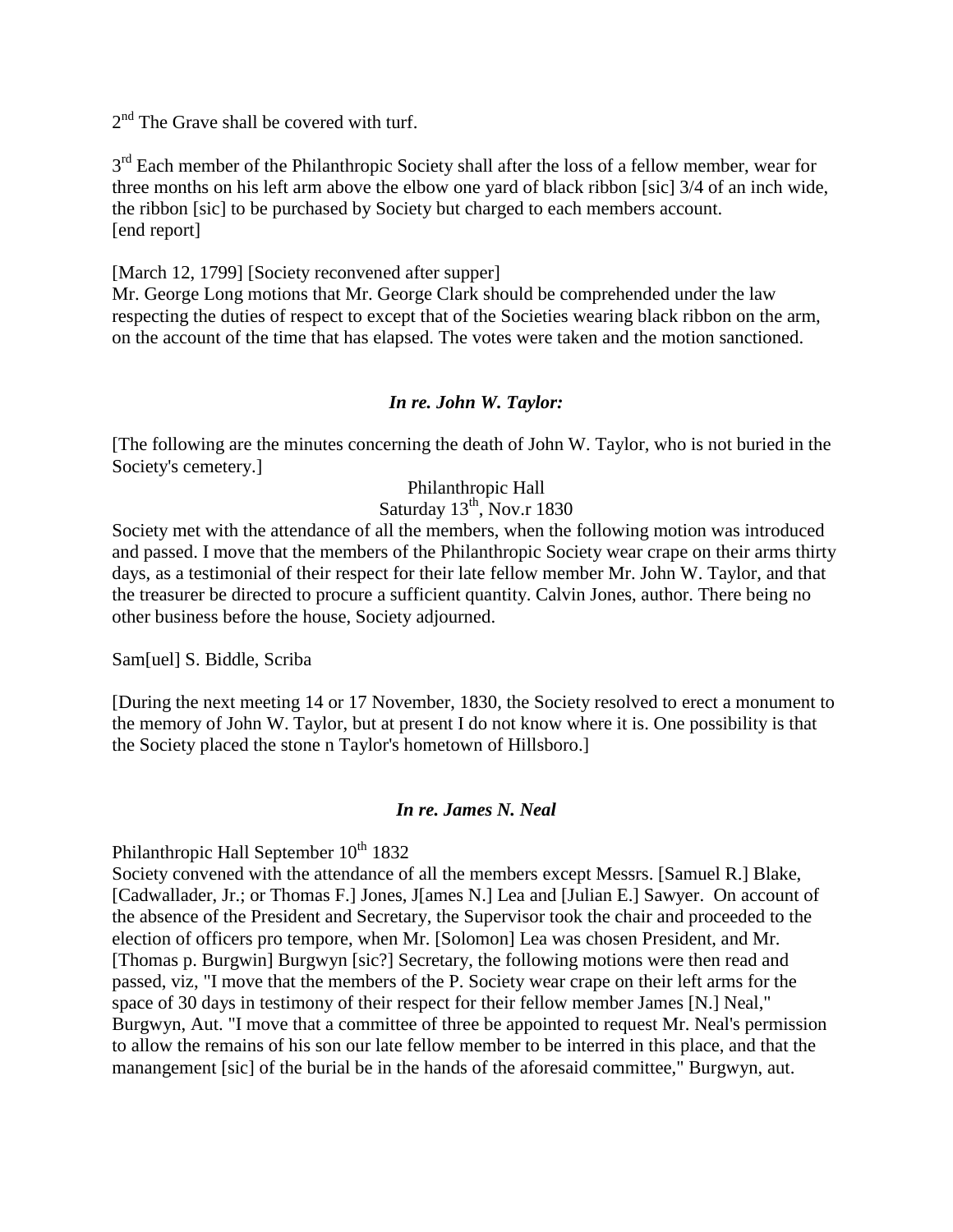Messrs. Burgwyn, [John L.] Gay and [James M.] Snead were appointed on the committee. There being no farther [sic] business before the Society adjourned.

Pride Jones, Scriba

[The relevant portions of the next meeting are as follows:]

Philanthropic Hall Sept. 12,m 1832

. . . "I move a committee of three be appointed t write to Mr. Neal and obtain his permission to erect a monument over his son, and that the said committee, upon obtaining his consent, be authorized to carry the business into execution, by subscription, J[ames M.] Snead, aut. Messrs. [Weldon] Hall, Snead, and [Julian E.] Sawyer were the committee appointed to attend to the business indicated in the preceding motion . . .

### *In re. John W. Burton*

[The "duties of Society" for the meeting of Friday, October 17, 1845, were "suspended, in consequence of Mr. [John W.] Burton's illness' on motion by [Leonidas C.] Ferell.]

Philanthropic Hall Saturday Morning Oct 18/45

The Society convened with attendance of all its members except Messrs. [Alfred] Alston, [Jacob F.] Browne, [William Hyth] Davis, [James J.] Iredell, S[amuel T.] Iredell, [James] Johnson, [James L. Mosel[e]y, [Edward A.] Thorne, [George] Washington, [John H.] Whitaker and [Edward] Watson. The Supervisor having read his unanswered charges, the following motions were introduced and passed: viz:

"I move that Society suspend duties for this meeting." [John J.] King (aut)

"I move that the President appoint a committee to report suitable resolutions upon the melancholy occasion of the death of Mr. [John W.] Burton, and to make the necessary arrangements for the funeral." [James Johnston] Pettigrew (aut)

The President then appointed Messrs. [Matt W.] Ransom, Pettigrew and [David T.] Taylor to compose said committee. The Supervisor then read his charges, and there being no further business to transact, the roll was called and Society adjourned at 13 minutes before 10 o'clock A.M.

J[ames] Gallier, Jr. Sec.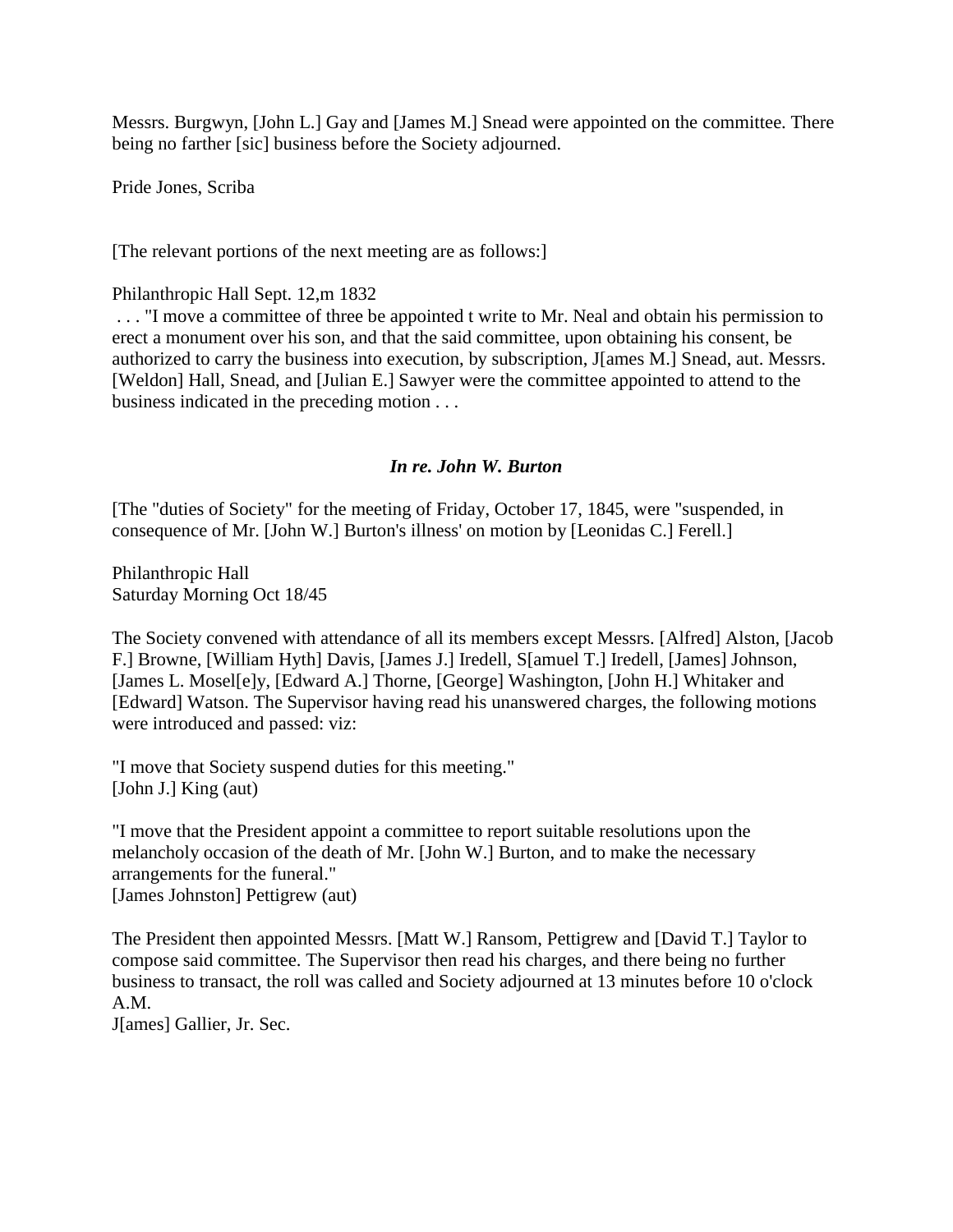#### *In re. David White Fisher*

Philanthropic Hall Friday Evening Aug 23rd 1850

Society convened this evening with he attendance of all its members except Mr. [M. William] Wise. The Secretary having called the roll, the regular duties were dispensed with an the following motion was offered and passed. "I move that in consideration of the affliction with which we have been visited by the decease of our much lamented fellow member, Mr. David W[hite] Fisher, the regular duties of the hall for this evening and tomorrow morning be dispensed with, and that the President appoint a committee to draft suitable resolutions respecting his death." C[laudius] B. Sanders. The president then appointed Messrs. [David Miller] Carter, [Claudius B.] Saunders [sic] and [Thomas J.] Norcum as the committee. The Secretary called the roll and Society adjourned about 10 minutes past 7 o'clock. G[eorge] A. Taylor Pres. J[ames] B. Hughes Secr.

Philanthropic Hall Saturday Evening Aug 24<sup>th</sup> 1850

A called meeting of Society was held this evening with the attendance of all its members except Messrs. [George A.] Brett, [Hutchins G.] Burton, [John M.] Dennis, [Eugene] Ferrand, [Thomas H. Gilliam, [Robert G.] Lewis, [James A.] McNeil[l], [William H.] Powell, [Stephen Chester] Roberts, [William H. or Peter E.] Smith and [M. William] Wise. The following resolutions were then submitted and passed unanimously.

Whereas by an inscrutable dispensation of Divine Providence, our beloved fellow-maker, David W[hite] Fisher of Alabama has been taken from our midst; and whereas the mournful duty devolves upon us, as members of that society to which he was attached, to enter upon our records some suitable testimony of our grief at the loss which we together with his family have sustained in the death of one so young and so universally esteemed; Therefore be it unanimously resolved, that we deeply sympathize with the family of the deceased, who by this melancholy bereavement have been deprived of a relative as dutiful and affectionate, and that we o sincerely tender to them that consolation which one afflicted heart can offer to another. Resolved, that as members of of [sic] the same body, and as fellow-students with whom he was connected by the strongest ties of a prolonged friendship, we deeply lament the irreparable loss which our society has sustained in the death of one of its most beloved members, whose early life gave bright promise of a career alike praiseworthy to himself, and honorable to his family. Resolved, that in token of our esteem for the memory of the deceased, the society adjourn immediately upon the adoption of these resolutions, and that we do wear crape on the left arm for thirty days, and that the members of the Dialectic Society be requested to join us in this last mark of our respect to our departed brother. Resolved, that a copy of these resolutions be sent to the relatives of the deceased; and also to the Raleigh Register, Standard, Haynesville Chronicle, and Montgomery Advertiser with request for publication.

D[avid] M[iller] Carter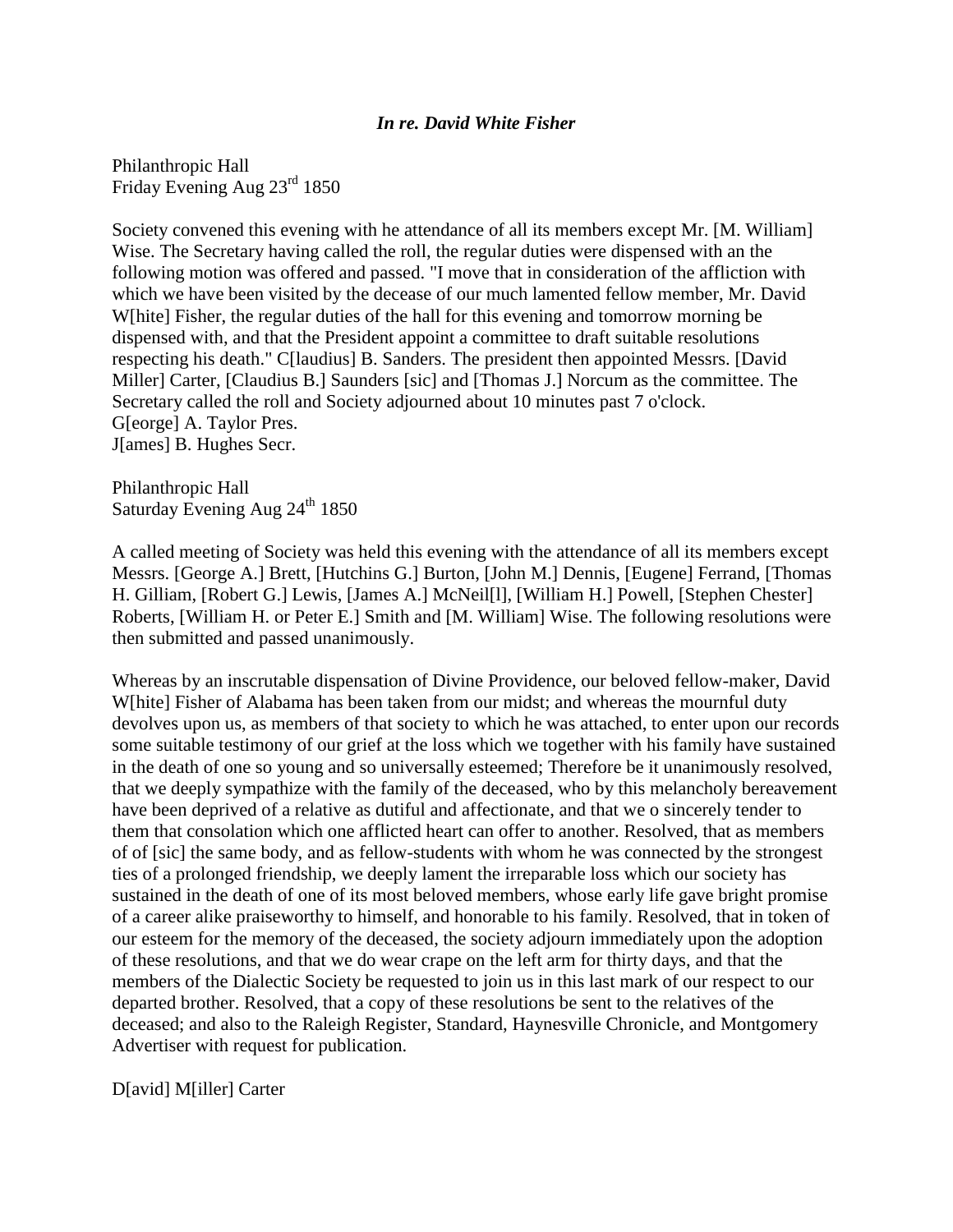C[laudius] B. Saunders [sic] Committee T[homas] J. Norcom

#### *In re. Mark Bennett:*

Philanthropic Hall Wednesday 12, November 1851

A Called meeting of Society was held this morning with the attendance of all its members, except Messrs. R[ichard T.] Arrington, [Henry L. or James P.] Battle, [John R., Edward or Richard] Bradford, [David C.] Clark, [Henry F., John P. or Needham B.] Cobb, [James H.] Fitts, [George S. ] Hatch, [Nathaniel C.] Jones, [Robert G., Ivey F. or John W.] Lewis, [Richard B.] Henderson, [Nicholas M.] Long, [John C.] McKethan, [Albert G.] Neville, [Spencer] O'Daniel, [William W.] Peebles, [Theophilus] Perry, [William H.] Powell, W[illiam L.] Saunders, [Peter Evans] Spruill, [William H.] Spencer, [Enoch Jasper] Vann, [James H., Cary, Richard H. or Charles] Whitaker, [George M.] Wite, N[icholas] Williams and [Richard F.] Yarborough. The following motions were then offered and passed--

I move, a committee of three be appointed to draw up suitable resolutions respecting the death of our esteemed fellow member mark Bennett.

[Thomas H.] Gilliam

I move, a committee of three be appointed to draft suitable resolutions concerning of our late member Jesse [R.] Clanton [Clanton joined in 1846]

[Thomas B.] Burton After which, Society adjourned at 1/4 past 12 o'clock J[oseph] A[lonzo] manning Pres. W[illia]m Badham [Jr.] Scriba

The committees appointed were as follows, Messrs. [Thomas H.] Gilliam, [William D.] Barnes & [John W.] Moore on the first, and Messrs. [Thomas B.] Burton, [John M.] Mickle and [john W.] Johnston on the second.

A second meeting of Society was held this evening, with the attendance of all its members, save Messrs. [Richard T.] Arrington, [Edward] Graham, [Richard B.] Henderson, [Nicholas M.] Long, [John C. McKethan, [William W.] Peebles, [William H.] Powell, G[ilbert Mottier] Robinson, [Richard B.] Saunders, W[illiam L.] Saunders, & C[ary or Charles] Whitaker. The following resolutions were then submitted and passed unanimously--

Whereas it hath entered into the wisdom and purposes of God to recall unto himself the life of our beloved member, Mark Bennett of Edgecombe County, North Carolina; the sad but willing duty devolves upon us of expressing this tribute to his memory.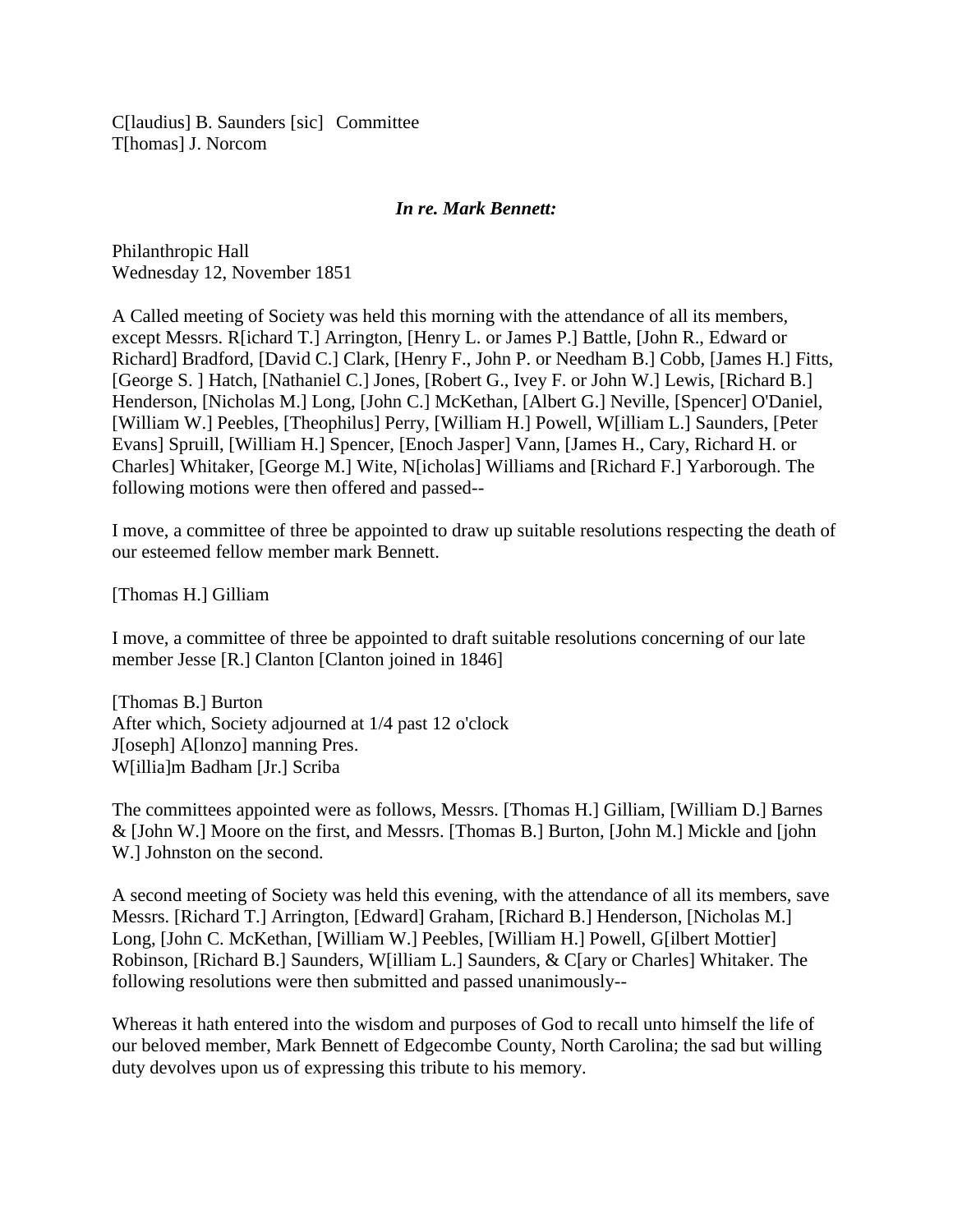#### Therefore be it resolved

That we the members of the Philanthropic Society, while submitting with all due reverence to the power, which ordained the event, regret in it the loss of one who honored our principles and adorned our pursuits; that we believe morality, energy, and truth to have been the guides of his actions virtue, wisdom, and proper greatness the objects of his life and the exercise of these qualities during his brief presence amongst us, gave a promise of the fulfillment of all his hopes.

 $2<sup>nd</sup>$  That we deeply deplore the severe affliction and irreparable bereavement, which his parents and relatives have sustained, that we tender to them our true sympathy and the consolation of our belief, that he will receive n a future life the high rewards of human merit,

Resolved 3dly that we in testimony of regard to the character and memory of the deceased, will wear the usual badge of mourning for thirty days, and we invite the members of the Dialectic Society to join us in this token of respect to one so worthy of its bestowment, Resolved 4thly that a copy of these resolutions be sent to the parents of the deceased, and also to the Tarboro Press, Biblical recorder, & Raleigh Register, with the request that they be published in the same.

Thos. H. Gilliam W.D. Barnes Committee Jno. W. Moore

Since God has, in the exercise of his omniscience, seen fit, for ends known only unto himself, to cut off in the first stage of manhood, our esteemed fellow member Jesse R. Clanton of Halifax be it unanimously resolved by the Philanthropic Society:

That in the early death of one so well calculated to reflect honor on our Society and to adorn any walk of life, to which his predilection might lead him, we have sustained a loss not easily repaired.

Resolved 2ndly that we participate in the sorrow, of his bereaved parents and near relatives, on account of this mutual misfortune; that their affliction has been enhanced, in proportion as he was possessed of qualities seldom found so highly developed and so thoroughly matured,

Resolved 3dly that the philanthropic Society wear the usual badge of mourning thirty days Resolved 4thly that a copy of these resolutions be sent to his family and also to the N.C. Patriot, Roanoke R[eport?] & Warrenton News.

T.B. Burton J.M. Mickle Committee J.W. Johnston

Then the following motion was offered and passed,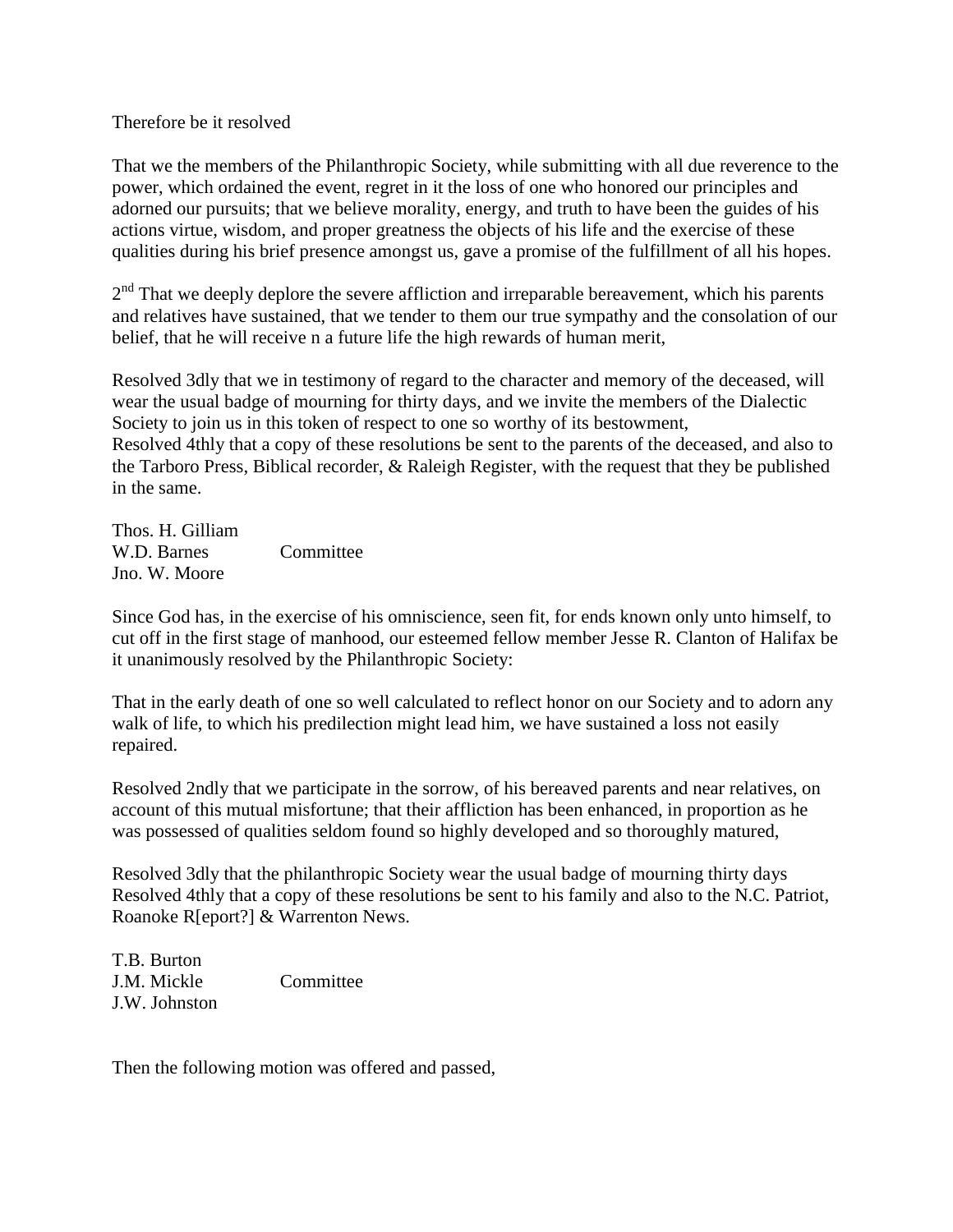I move that a committee of three be appointed to draft suitable resolutions respecting the death of our late fellow member Richard Hines of Raleigh [There is only one Richard Hines listed by Weeks for this period, he was still living at the time of publication. I do not know to whom Mickle refers]

J[ohn M.] Mickle

On which the president appointed the following committee to report, Mickle, W[illiam H.] Smith & [Charles S.] Bryan. After which, the roll being called, Society adjourned at 15 Min after 6 o'clock.

J[oseph] A[lonzo] Manning, Pres. W[illia]m Badham, Scriba

# *In re. David Hilliard*

Call Meeting

Philanthropic Hall Monday, Feb  $18<sup>th</sup> 1856$ 

The Society met by order of the President with the attendance of all its members save Messrs. [Norman, N. Macon, Philip G. or Solomon W. ] Alston, [Peter B.] Bacot and others. A motion was then made by Mr. [Joseph Woorn] Stevenson and seconded by Mr. [Benjamin Blount, Jesse Sharp or George Badger] Barnes to the effect that " the President appoint a committee of three to draft resolutions expressive of the sentiments of Society concerning the death of their fellow member, David and [Joshua P.] Perry were accordingly appointed. Mr. T[homas Wilson] Jones moved that 'the resolutions be [not?] submitted to the Society for adoption, before they are sent to Raleigh for publication." The motion was seconded by Mr. [Louis Meredith] Jiggitts and passed by unanimous consent of Society. Mr. C[Alvin] Jones moved that 'the members of the Philanthropic Society wear the usual badge of mourning for thirty days.' Mr. [James Leonidas] Averitt moved that "the expenses of the committee appointed to convey the remains of Mr. David Hilliard to his father's residence be defrayed from the treasury of the Phi Society. He motion was seconded by Mr. [Joseph Woorn] Stevenson and unanimously passed. After some remarks the president dismissed Society.

D[ougald] P[atterson] McNair Pres. [Hiram Powell] Harrell Superv. [William Pinckney] McLean Sec. Pro. Tem.

### *In re. Joshua P. Perry*

Philanthropic Hall Saturday Morning Ap'l 19<sup>th</sup> 1856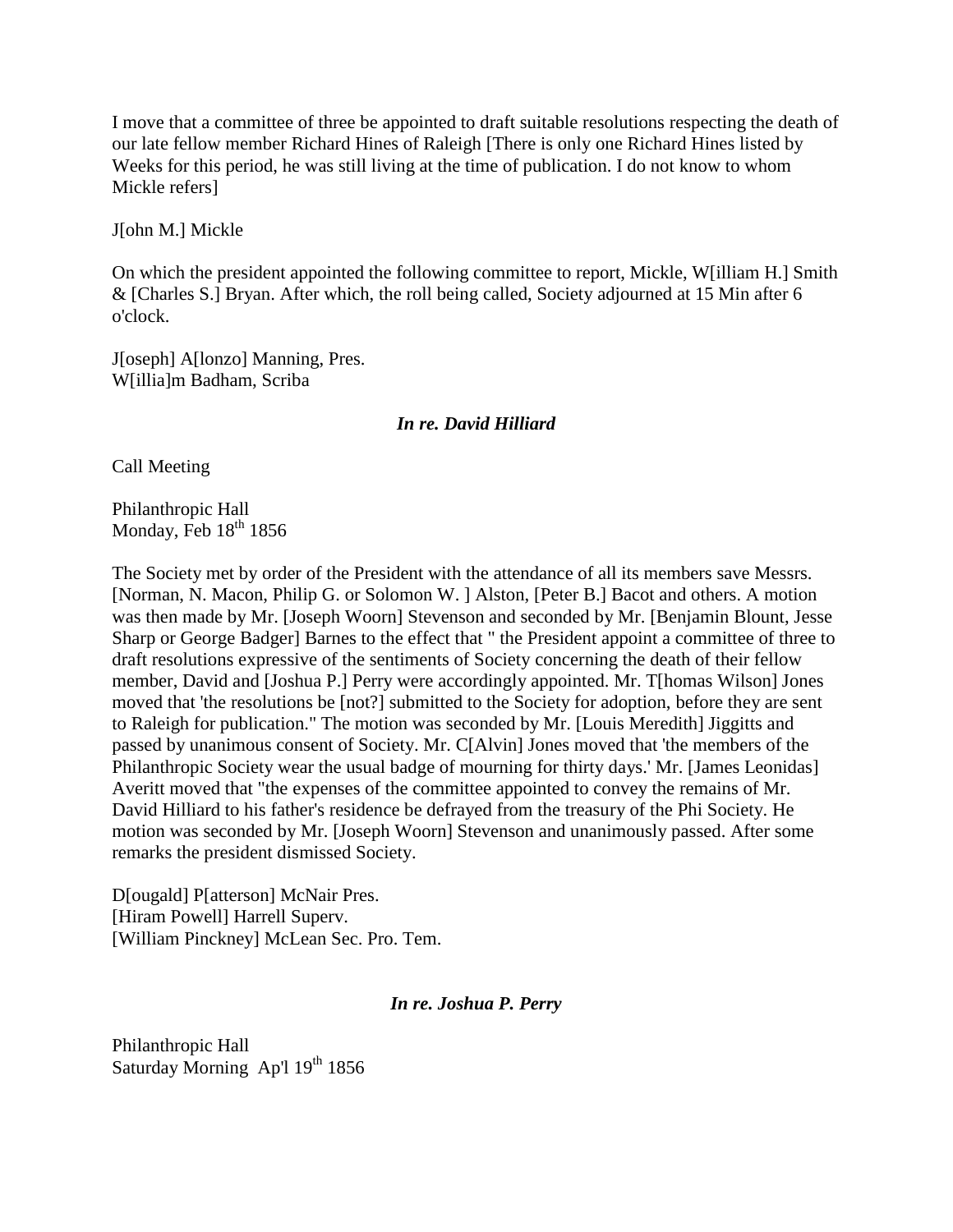The Society met this morning in consequence of the death of Joshua P. Perry of Harrison County, Texas, one of its members, the regular business was passed over and a committee consisting of Messrs. [Joseph Buckner] Killebrew, [William Pinckney] McLean and [Hiram Powell] Harrell was appointed to draught resolutions expressive of the sorrow felt by this body for the loss of our of els--members [sic] The president having previously notified the persons comprising the committee that they would be appointed they signified their readiness to present the resolutions. The following were then read and approved:

Philanthropic Society April  $18^{th}$  1856

Another and Another! Again and almost before we laid aside the badges of mourning for one of our beloved fellow-students, and ere our grief-stricken hearts have become reconciled to the irrevocable decrees of an All-wise providence, we are startled by another sore visitation. Death has again entered our midst and taken from us our friend-companion, Joshua p. Perry, of Harrison County Texas, who in the pride and vigor of youth, with the flush of health upon his cheek, and the smile of happiness and contentment beaming upon his countenance, walked among us buoyant with hope and in the confident expectations of spending many long years of pleasure and usefulness upon the Earth. Whilst we dare not open our lips but in the praise of the acts of infinite Wisdom, we can but lament that one so youth[?] and generous, so noble in character and firm in purpose, whose life was marked by much amicability and purity, to whom the present was like sunshine, the future without a clod, should have been cut down so young, so suddenly and so far from his home and kindred. Therefore let it be unanimously

Resolved, that in this bereavement we recognize the hand of the Overruling and Omnipotent Power who worketh according to the pleasure of his own will.

Resolved that we tender to his afflicted parents and relations our most heartfelt sympathy, and remember that though our sorrow is great, their s is much greater.

Resolved, that as members of the Society to which he belonged, and as fellow students with whom he was connected by the strongest ties of friendship, we deeply deplore the loss of one from our midst who avoiding every vice preserved himself blameless and above reproach.

Resolved, that we hold in perpetual remembrance the many and excellent virtues which adorned his character--his disinterested friendship, his easiness [sic] of temper, his urbanity of manner, his ingeniousness, and his spotless integrity, and endeavor to improve our own lives by imitating his excellences.

Resolved, that as often as Springtime shall come with its bursting and blossoms and clothe the earth with fresh robes of green we shall recall the memory of him who was cut down in the spring-time of youth and put on robes of immortality while his life was but as yet a garden of flowers presaging fruit in Autumn time.